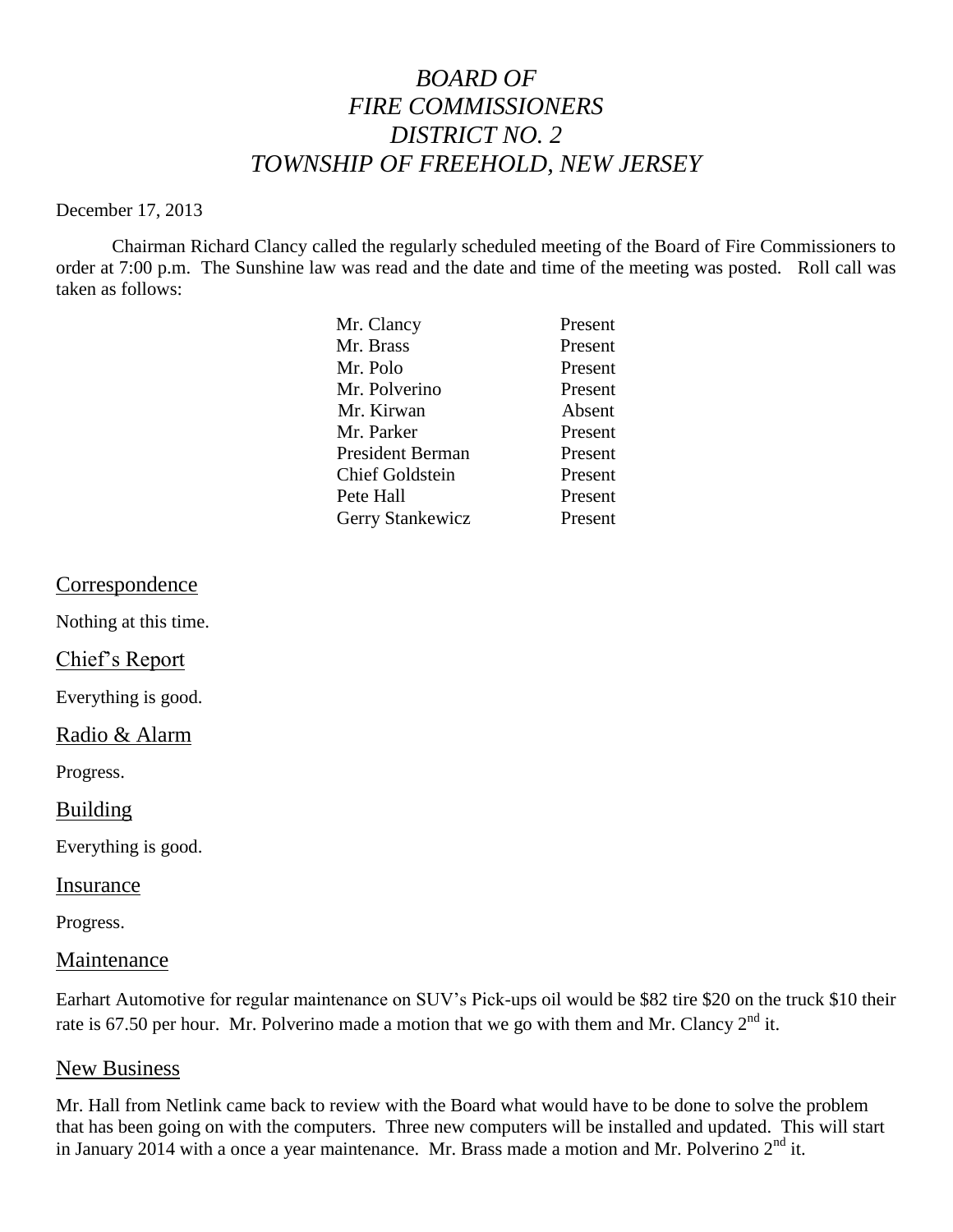### Old Business

The yearly physicals will be held on 1/23/14 and 1/30/14 if a member is unable to attend one of these dates they can make an appointment for themselves. Mr. Jeffries will be at the company meeting on 1/8/14 to answer any insurance questions.

Two resolutions were read to the Board tonight by Mr. Parker one was for Non Discrimination which Mr. Brass made a motion to accept and Mr. Clancy 2<sup>nd</sup> it and the other was for the Drug and Alcohol Policy which Mr. Clancy made a motion to accept and Mr. Brass  $2<sup>nd</sup>$ . Both Resolutions were passed by the Board.

### Budget

The meeting was opened to the public no public was present and no questions were asked and it was closed. The 2014 budget introduced in the October  $15<sup>th</sup>$  hearing was being reviewed by the board tonight before being sent to the state. The amount to be raised by taxation will be \$1,070,166 which is a 4.38 cents tax rate. Mr. Stankewicz went over the budget and it was approved by the board. Mr. Brass made a motion to adopt the budget and Mr. Clancy  $2<sup>nd</sup>$  it role was called and the budget was adopted

### Treasurer's Report

Freehold Savings Bank

| Checking            | 831.42         |
|---------------------|----------------|
| <b>Money Market</b> | 979,658.72     |
| CD                  | 1,331,553.24   |
| Total assets:       | \$2,312,042.83 |

The 4<sup>th</sup> quarter payment was received from Freehold Township in the amount of \$261,500 and deposited into the money market account on 12/6/13.

## December Bills

| 8948 rewritten 8903 10/16 | <b>Quality Communications</b> | 427.50    |
|---------------------------|-------------------------------|-----------|
| 8949                      | JCP & L                       | 180.80    |
| 8950                      | <b>Staples</b>                | 22.02     |
| 8951                      | <b>Verizon Wireless</b>       | 725.77    |
| 8952                      | Verizon                       | 471.22    |
| 8953                      | NJ Natural Gas                | 727.56    |
| 8954                      | Cablevision                   | 244.10    |
| 8955                      | E. Freehold Fire Co.          | 20,000.00 |
| 8956                      | Mon. Cty Fleet Services       | 2,215.25  |
| 8957                      | Fire & Safety                 | 7,310.33  |
| 8958                      | Norkus Ent.                   | 940.69    |
| 8959                      | East West Fire App.           | 4,000.00  |
| 8960                      | NJ Fire & Equip.              | 221.00    |
| 8961                      | Cooper Electric               | 111.96    |
| 8962                      | Twp. Of Freehold              | 53.14     |
| 8963                      | <b>Ocean Security Systems</b> | 1,120.00  |
| 8964                      | <b>US Postal</b>              | 78.00     |
| 8965                      | Jersey Coast Fire & Equip.    | 108.00    |
| 8966                      | <b>ESI</b> Equip              | 2,155.10  |
| 8967                      | US Grounds Maint. Corp.       | 1,042.03  |
| 8968                      | Tom McCannon                  | 380.00    |
| 8969                      | Emer. Equip. Sales            | 1,454.85  |